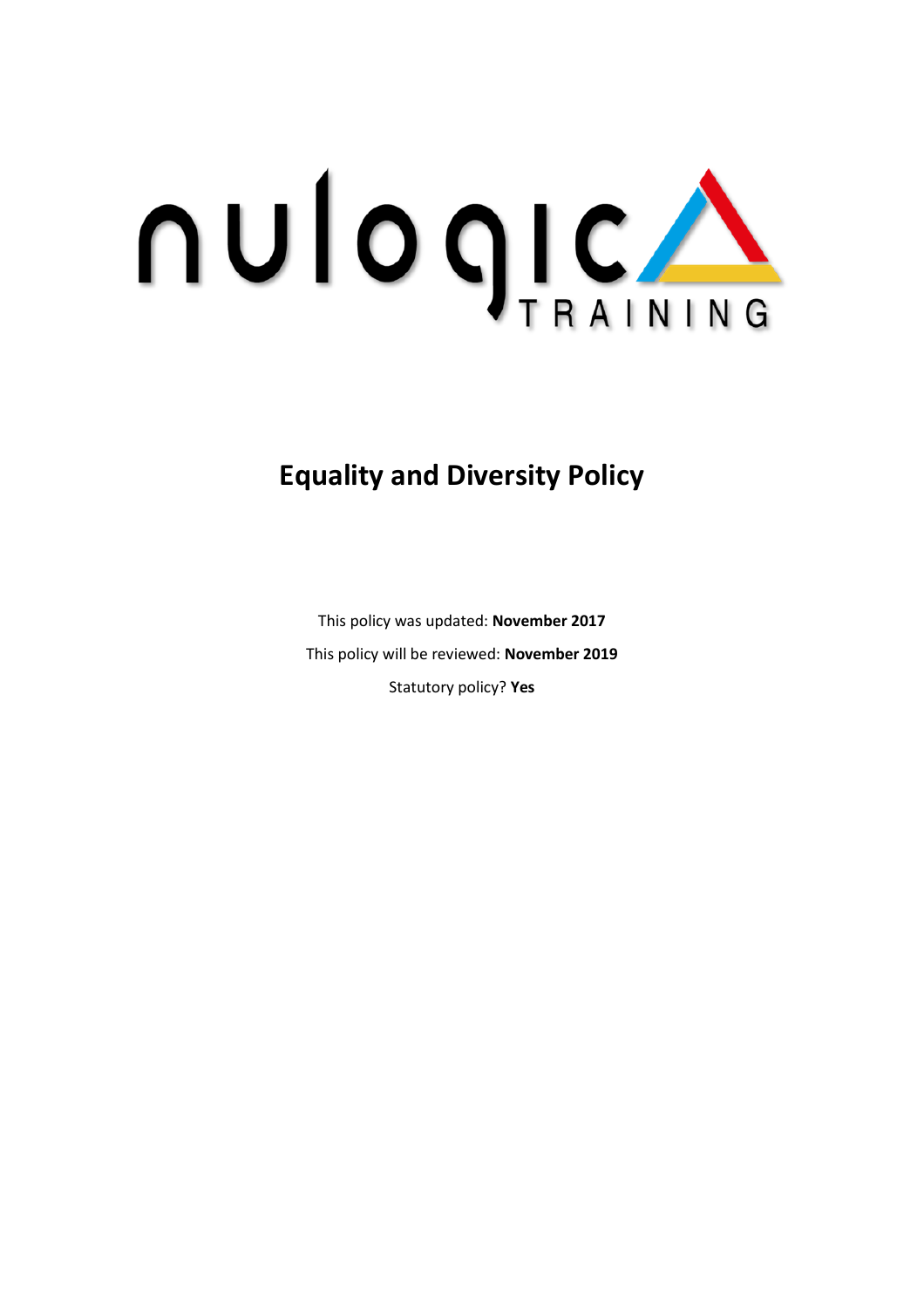# **Legal Framework**

We welcome our duties under the Equality Act 2010 to eliminate discrimination, to advance equality of opportunity and foster good relations in terms of age (as appropriate), disability, race, sex (including issues of transgender, maternity and pregnancy), religion and belief and sexual orientation by having due regard to the need to:

- eliminate discrimination, harassment, victimisation and any other conduct prohibited under the Act
- advance equality of opportunity between persons who share a relevant protected characteristic and persons who do not share it
- foster good relations between persons who share a relevant protected characteristic and persons who do not share it

We recognise that these duties reflect international human rights standards as expressed in the UN Convention on the Rights of the Child, the UN Convention on the Rights of People with Disabilities, and the Human Rights Act 1998.

## **Aims**

We are committed to the way of thinking that all children are entitled to the best education that we can provide without any concerns of prejudice in terms of their background, race, disability or sex. We are obligated to challenge racist attitudes, ensuring admiration for all and preparation for all learners for life in a culturally diverse society. We are committed to eliminating any illegal treatment of people which is unfairly based on their skin colour to help increase equal opportunities and good race relations in all aspects of life.

Nulogic is obligated to treat everyone equally; we value and respect the miscellany of all learners, staff and visitors. As a company, we endeavour to create a positive and friendly working environment to implement learning and improve employment opportunities where everyone is treated with respect and dignity. Nulogic will challenge any instance of inequality and will antedate and answer confidently to different needs and conditions so that all parties can achieve their full potential.

We acknowledge and celebrate the miscellany of our learners, staff and visitors. Nulogic are committed to ensuring all people feel safe, respected and listened to without any concern of their backgrounds or personal attributes. We will distinguish and value individual differentiations and remove barriers that put people at a disadvantage.

Nulogic completely support the requirements of the Equality Act 2010 and linked responsibilities which are consistent visions and values. As a company, we will dispute and always challenge any direct or indirect discrimination, harassment or victimisation on the grounds of race, age, sex, disability, religion, marital or civil partnership status, gender reassignment and sexual orientation.

### **Equality of Opportunity and Outcome in Learning/Employment**

We will take all necessary measures to ensure that learning and employment opportunities are available to all. No specific individual will be excluded from an education or employment opportunity on the grounds of their age, race, religion or belief, disability, gender reassignment, sex,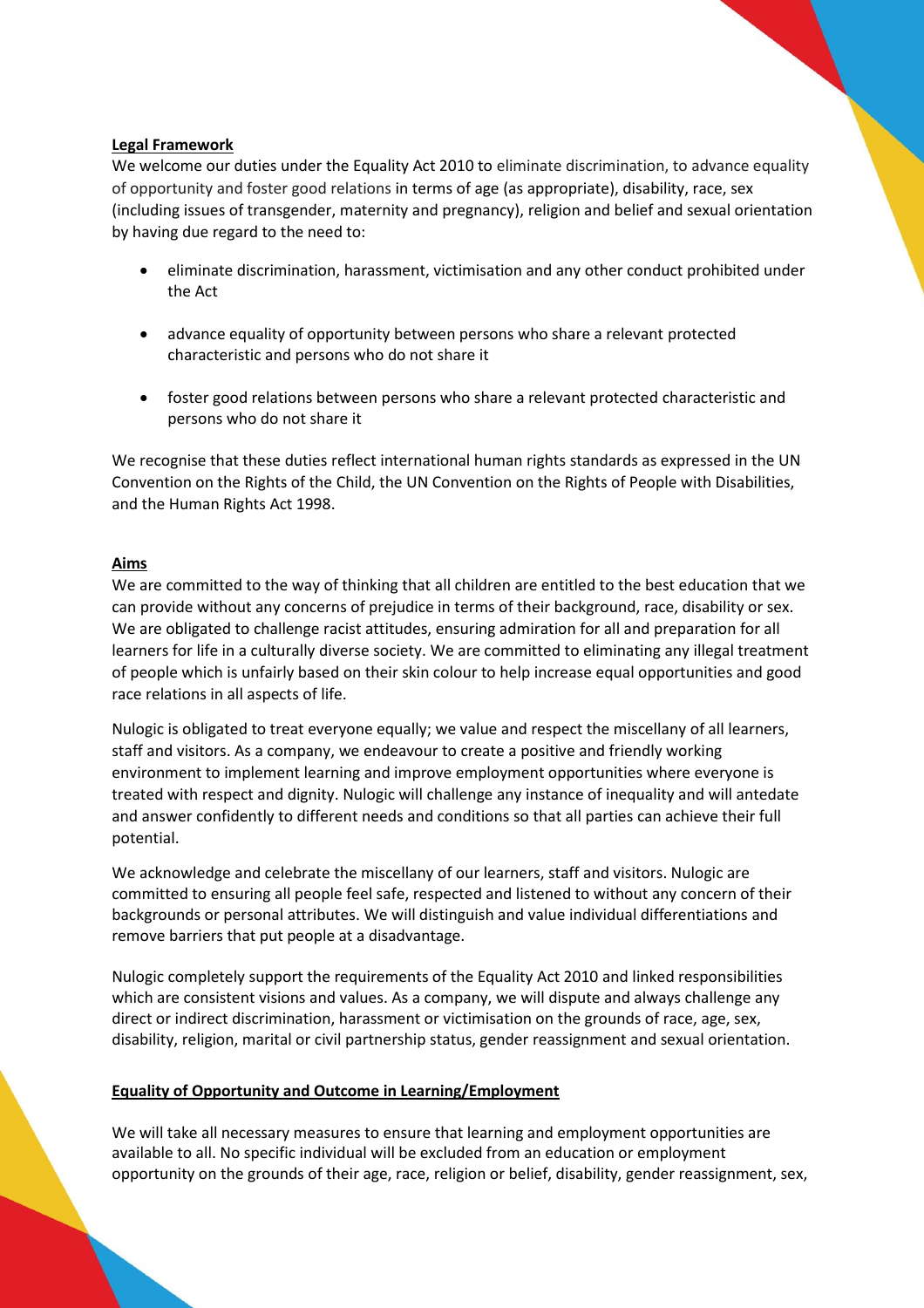caring status or child bearing, civil partnership status, sexual orientation or marital status. We will document and monitor individual application/participation, refusal/removal or education/employment opportunities to ensure equality of opportunity and fair representation. **In addition:**

**For learners**: We will support all learners as far as reasonably possible to pursue the education curriculum of their choice and make all equitable efforts to ensure physical access to the education/workplace setting. In situations where this is not possible, we will identify alternative options/provisions.

**For employees**: Where possible, all employment prospects will be advertised both internally and externally and will consist of a suitable short statement on equality of opportunity. Selection criteria will be kept under continuous review to ensure that it is reasonable and fair.

Wherever possible, more than one person will be involved in the short listing and interviewing procedure. All candidates and current employees invited to participate in a selection method will be requested if any support/alteration is required to enable them to fully participate.

All employees who are involved in the employment, selection or promotion procedure will obtain training and support in unbiased employment and selection systems as part of the company 'Managing with PACE' Management Development Programme.

In agreement with Nulogic's pledge to the Postive about Disability scheme, a job interview is guaranteed to all candidates with a disability who meet the minimum criteria for a job vacancy.

Nulogic will offer access to suitable training and development to permit employees to carry out their roles. Each training and developmental need will be treated on its specific merits and in agreement with the Directors of Nulogic.

# **Disclosure and Additional Support Provisions**

Before starting and during education/employment, learners/staff will be given opportunity (in confidence) to disclose any disability or learning difficulty they may have. This is to enable the Company to place extra or alternative support or modified working practices where practically possible. We will clarify why this information is being required and how it will be used. We will ask learners/staff to let us know of any private commitments or barriers which can disrupt their commitment or time in learning or employment and offer alternative ways of working to minimise their impact.

### **Additionally:**

**For learners**: Where a learner reveals a disability or learning difficulty, we will recognise what extra or alternative support is needed and Nulogic will arrange a meeting with the individual.

We will attempt to secure and offer any extra provision for the length of the learner's curriculum where practically possible which will be agreed by the learner. Support could be in the form of added/alternative help, provision of a specialist service, involvement of personal carers/support workers, provision of alternative or adaptive equipment or learning environment etc. Where it is not rationally possible to provide essential and adequate (specialist) support to enable a learner to achieve with Nulogic, we will contact the learner's referral agency and/or signpost to a more suitable provision.

Where barriers to education cannot be reduced to such a degree to make education with Nulogic viable, we will refer the learner to their referral agency and/or signpost them to an alternative provision.